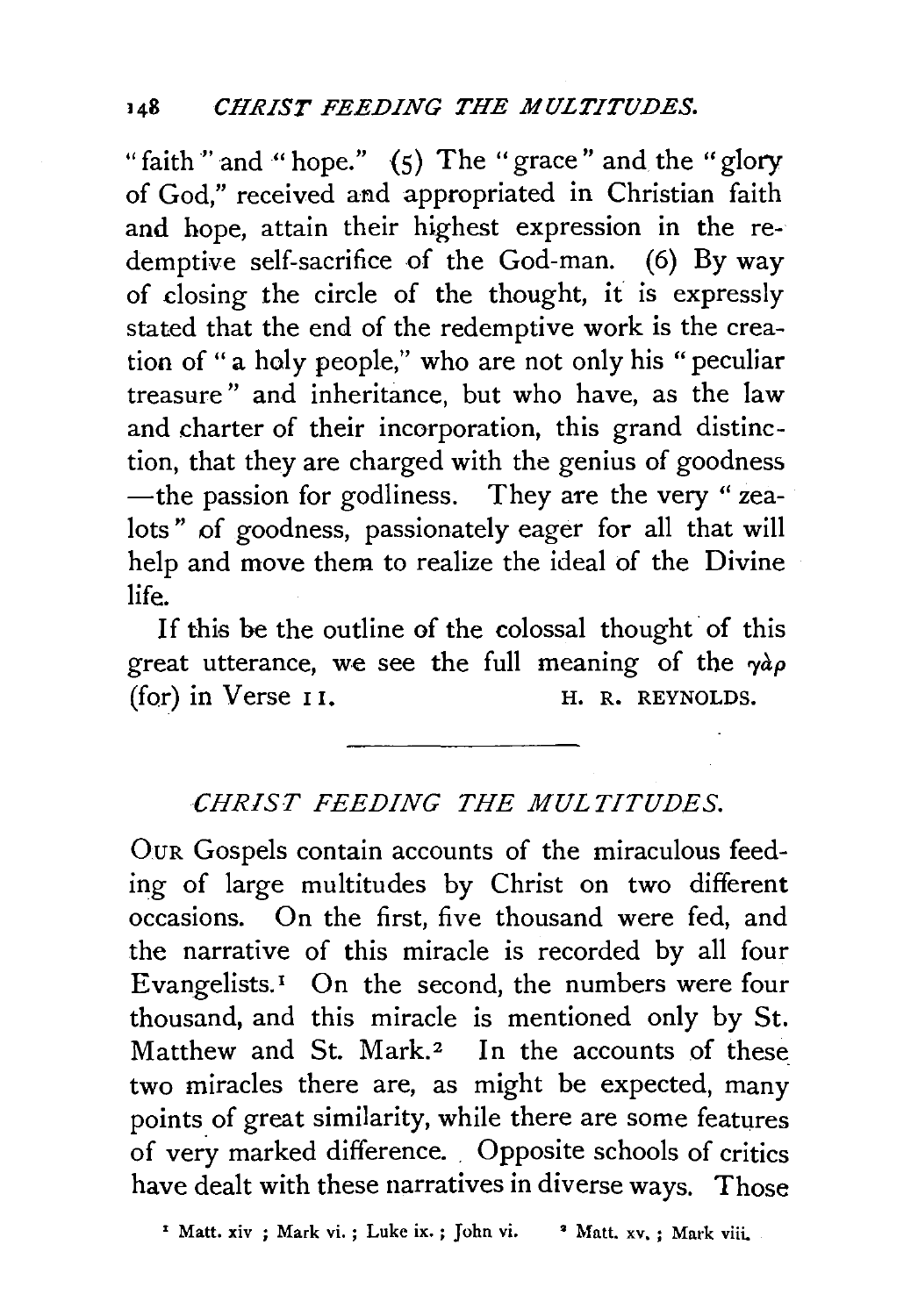who are disposed to treat the gospel history as a series of compositions on which they may put the freest construction, and for the form of which they think themselves at liberty to account in such wise as may seem most in accord with the ordinary course of human events, have dwelt to the full on every point of resemblance which is to be found in the two narrations, and have striven to shew that out of one occurrence, whether miraculous or not, two stories have in process of time been elaborated, whereas there was but one occasion on which Jesus wrought the work which has been put on record in a double form. Others, desirous to accept the Gospels in their integrity, and being of a more conservative, and therefore perhaps, at the present day, less popular school of criticism, have laid much stress on the points of difference between the narratives, and have thus, in some degree, left out of sight the equally prominent, if not more prominent, · features of resemblance.

It would seem the right course, if we are to draw from the Gospels their true sense, to keep firm hold both of the points of likeness and unlikeness in these histories, for both appear to have their proper importance.

All four narratives of the first of these miracles agree that it was wrought for the sustenance of a multitude composed mainly of our Lord's own countrymen. Jesus had been teaching in the cities of Galilee,<sup>1</sup> and healing them that were diseased. At the close of his labours of love He went away to the other side of the lake, that He and his disciples might enjoy a brief repose. But the people from the western side, when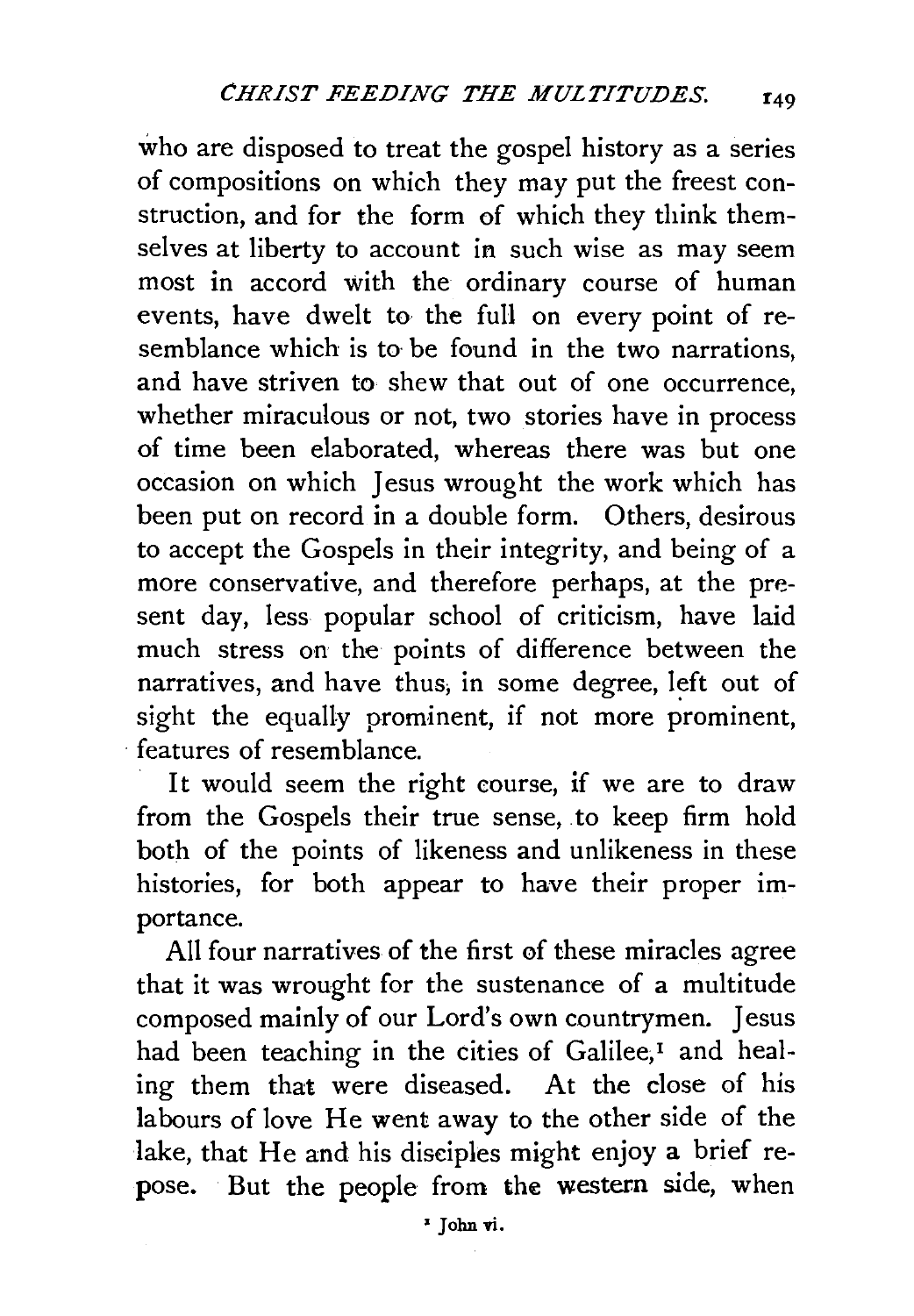they knew of his departure, followed after Him,<sup>1</sup> and when they were come, He continued his teaching to them; foregoing, as He so often did, his own desire for rest. It was after this crowd had been some time with Him that the occasion for feeding them arose. The day had begun to wear away; they were faint with hunger, and they had no meat. Now it was when this first miracle of feeding so large a multitude was ended, that a feeling manifested itself among them which demonstrates most clearly their nationality--which shews us that they must have been Jews. We are told "Jesus perceived that they would come and take him by force and make him a king,"<sup>2</sup> and for this reason He removed Himself out of their way. Their thoughts were arrested by the mighty work which they had just beheld; and, with the national readiness to run after any new hero in whom they saw a possible deliverer from the yoke of Rome, they at once interpreted what they had seen into an evidence that here at last was One who might restore their people and nation to its ancient glory. With this view, they were ready to put Jesus forward as their Champion, and to give Him the title of King, if He would have it. But in Christ they had no Judas or Theudas,<sup>3</sup> boasting himself to be some one, that he might draw much people after him. " He departed again into a mountain himself alone." 4

The second miracle was wrought among a very different people, and with a widely different result. Jesus had been in the neighbourhood of Tyre and Sidon,5 and had made a circuit through the northern regions of the Holy Land. Having crossed the Jordan in the

<sup>1</sup> Luke ix. <sup>2</sup> John vi. 15. <sup>3</sup> Acts v.  $4$  John vi. 15. <sup>5</sup> Mark vii. 24.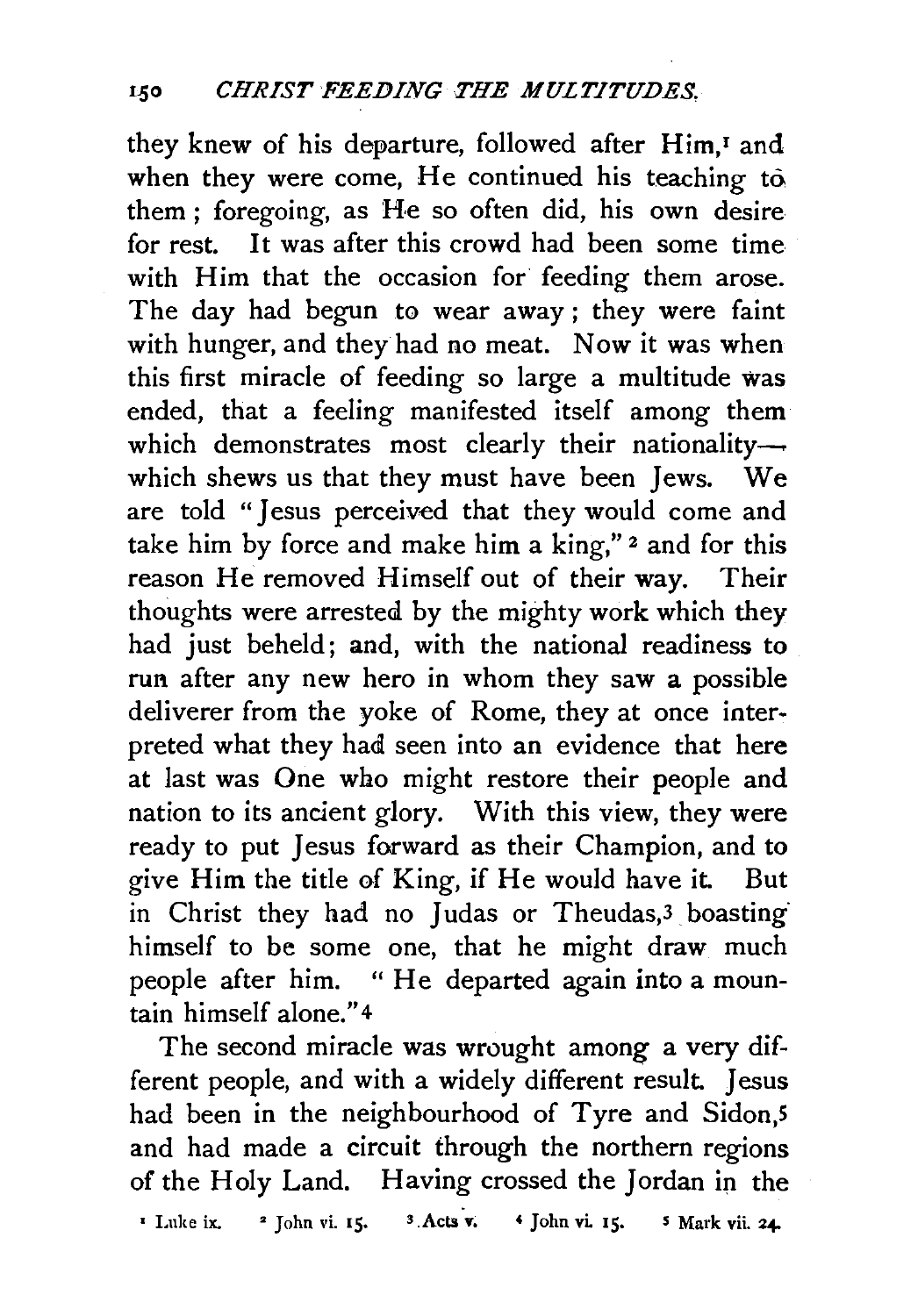upper part of its course, He had come into the hill country near Decapolis,<sup>1</sup> and was approaching the Sea of Galilee from the east. Here He was thronged by a crowd who were not Jews; but even among the heathen "he could not be hid." His fame had gone abroad, and the inhabitants, with all that roughness which characterizes a mountaineer population, brought their sick, and *cast them down* at the feet of the Healer.<sup>2</sup> The numbers of the crowd increased by reason of the cures which were wrought; and, tarrying with Jesus a long while, these men, too, needed some sustenance. The very mention of the time which they had been about Christ-" three days"  $3$ -is a mark of the hardy character of these dwellers in the hills. But amid the history of the miracles which Jesus wrought on this occasion we have an indication that the people were a multitude of a very different character from the former. These men were filled with no aspirations for the reestablishment of the kingdom of the Jews ; they were not worshippers of the same God. We read that they " glorified the *God of Israel*"<sup>4</sup> at the sight of the works of Jesus. But He was not their God, nor are we told of any desire on their part to become the servants of this God of Israel. But they knew their Healer was an Israelite, and they felt somewhat like Nebuchadnezzar at the rescue of the Hebrew heroes from the fire-" that there was no other God which could deliver after this sort"

In view of the differing circumstances under which these two miracles were wrought, and the different character of the recipients of Christ's mercy, there cannot, I think, be too much emphasis laid on those points

 $\frac{1}{2}$  Mark vii. 31.  $\frac{1}{2}$  Matt. xv. 30.  $\frac{1}{2}$  Mark viii. 2.  $\frac{1}{2}$  Matt. xv. 31.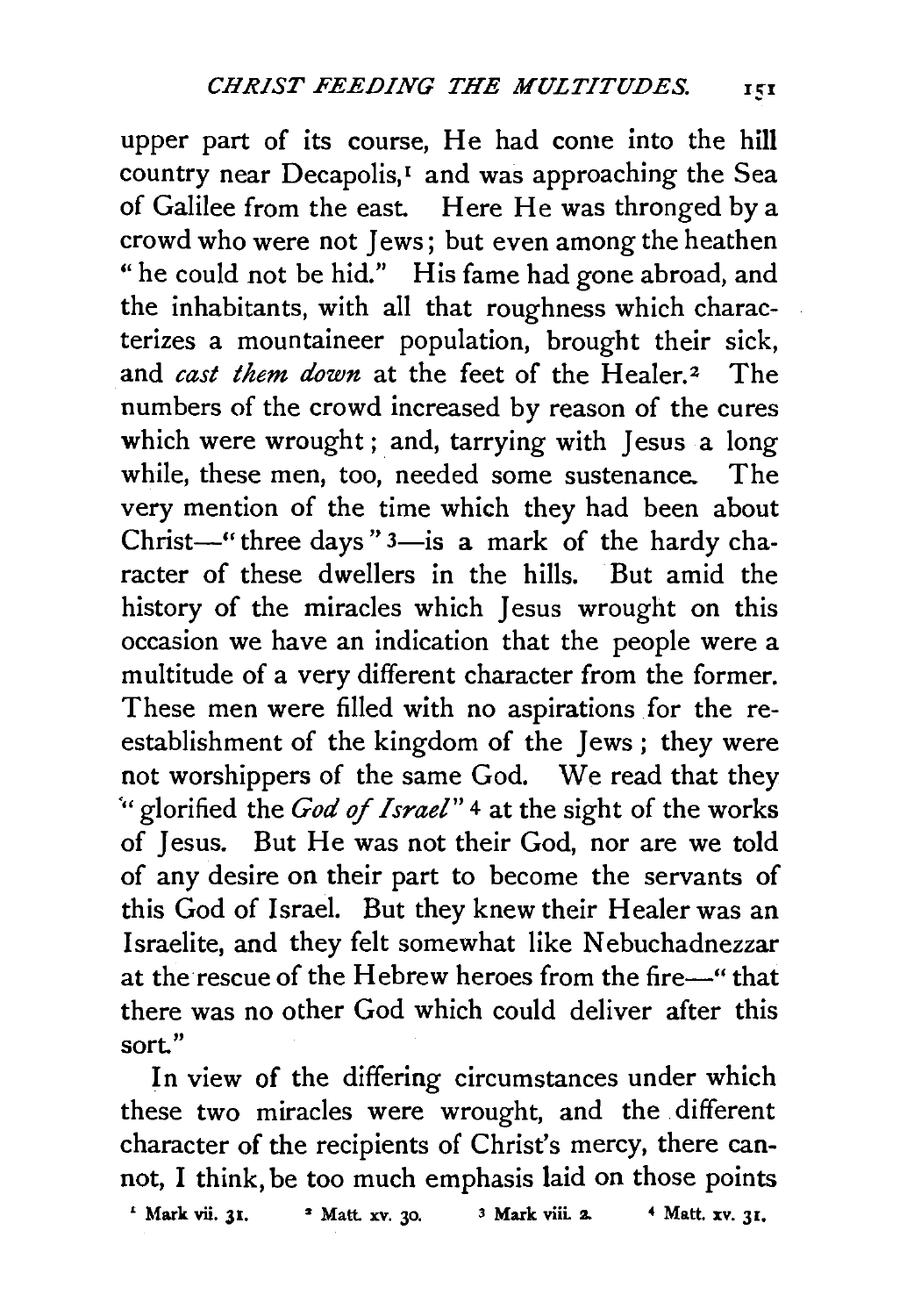of resemblance which the one miracle has to the other. Dwell as much as you can on the common features of the food, and of the dialogue which preceded each miracle, and you will reach one true view of these histories. For here, as so often is the case in the life of Jesus, we have a token, slight when first observed, but yet full enough when it is pondered on, that the mission of the Lord was for Jew and Gentile alike, and that He was to be the bread of life to both. The Jew had the precedence in order of time, for he was of the seed to whom the promise had at first been made; and he had enjoyed larger opportunities of knowing God, so that among his race most surely it might be hoped that the foundations of the kingdom of Christ could be laid. But to the Gentile within a very short time there was to be offered equal admission to the privileges of the same gospel. And this revelation of the kingdom of God seems to be set. before us most strongly when we emphasize as much as possible the common features in these narratives-those which tell us how Christ shewed himself to his own first, but then also to the heathen, as the true bread which came down from heaven, and was meant to give life to every man. We cannot fail to see a reason here why these histories have so much in common. They tell of a common salvation to be offered through Christ to Jew and Gentile alike.

But the different characters of the populations, and the different effects produced on the two crowds, shew most emphatically that the stories relate to different actions. There is besides another small and undesigned mark of distinction which is worth notice in these stories, and which exactly suits with what has been already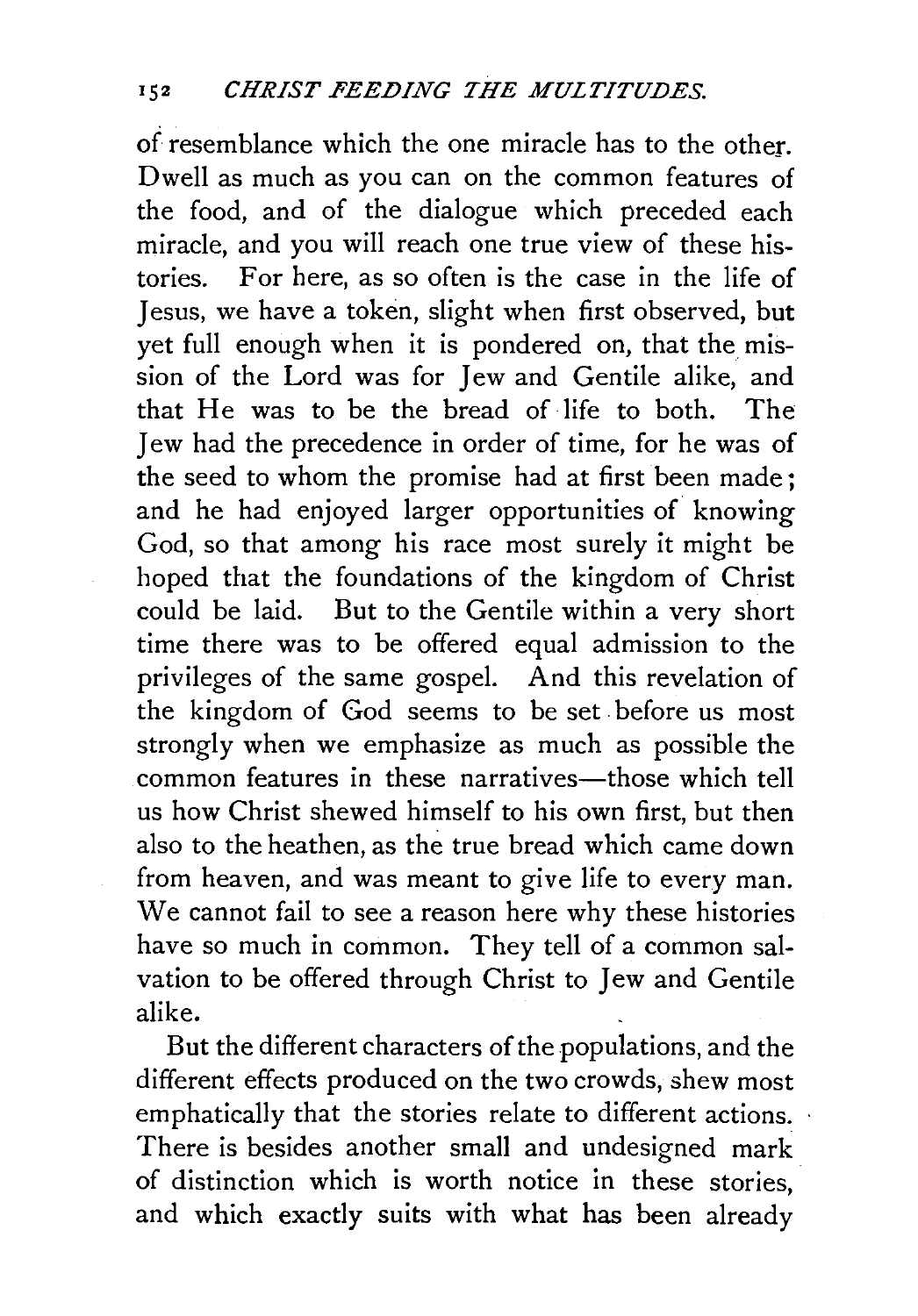said about the two populations among whom Christ gave these manifestations of his power. In the first narrative the baskets are distinguished by all the Evangelists under the name *tcocfnvot.* We know from other sources that this word is applied to baskets of a kind which could easily be carried on the arm, and which were suitable for the conveyance of small articles, such as are constantly borne about by every hand in places where the population is numerous, and where journeys to and fro are not matters of much consideration. One Roman writer<sup>1</sup> has especially marked this kind of basket *(cophinus)* as in use among the Jews, and has pictured it to us as the sort of vessel in which eggs and similar little things could be carried from place to place. Such then are the baskets specified by all the Evangelists in the first miracle as those into which the fragments were gathered after the miraculous meal. The word bears with it the impress of truth and personal observation. The multitude for whom the miracle was wrought were Jews, who had run together, basket in hand, from all the villages which lay round the Sea of Galilee. The *cophinus* was exactly the article which such a crowd so collected would be sure to have with them.

But when we come to the other miracle, although in our translation the same word (basket) is employed for the vessels into which the fragments were gathered, yet in the Greek it is an utterly different one. In the second story the word is  $\sigma \pi \nu \rho \dot{\kappa}$ , and it is a pity we cannot employ to translate it some word like the old English *fraz'l,* still in use for wrappers of dried fruits, and in some parts of the country for the bag in which

<sup>1</sup> "Judæi, quorum cophinus fœnumque supellex."-Juvenal, Sat. iii. 14-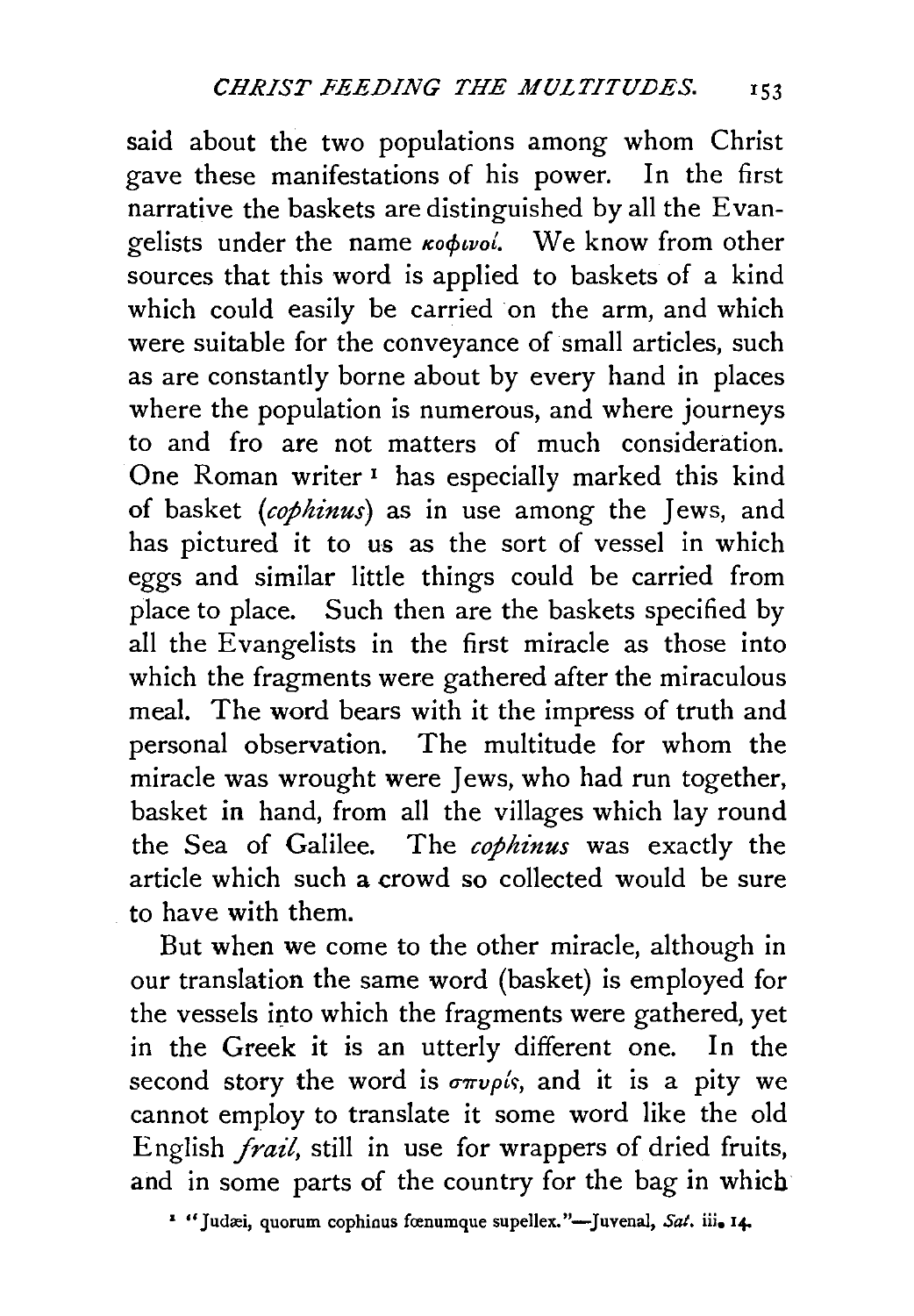a carpenter carries his tools about. This seems to be exactly what is meant. It was such a basket as, being formed of soft material, could readily be made to accommodate articles of any shape, and it was also at times of a large size. In a basket of this kind *(spuris)*  it was that St. Paul was packed up,<sup>1</sup> when he was lowered over the wall of Damascus to escape the waylaying of the Jews. Such a wrapper is exactly the . basket we should expect to find among a mountainous people, where journeys from the valley to the heights were attended with some difficulty, and by whom every sort of article must needs be made into a great package, and borne on the backs of men, exactly as is now done in some parts of Switzerland and North Italy. When this *spuris* came to be adopted for use in towns, and for carrying smaller objects, its name appears in the form of a diminutive, *sportula.* The Romans adopted it, just as they adopted our own *basket,2* with its Keltic name *(basgawd),* and few words are more common than *sportula* in the silver age of Roman speech.

This natural touch of distinction in the two stories is exactly what we should expect from a consideration of the different localities in which each miracle was wrought; and, being preserved in all the narratives of the miracles, is one of the most convincing proofs that these records are pictures in the words of eyewitnesses of two different events.

While, then, we welcome all the points of likeness which can be found in the stories as tokens of the purpose of God from of old that salvation, though offered

 $\blacksquare$  Acts ix. 25.

<sup>• &</sup>quot;Barbarn de pictis veni *bascauda* Britannis, Sed me jam mavult dicere Roma suam."-Martial, *Epigr.* xiv.99.